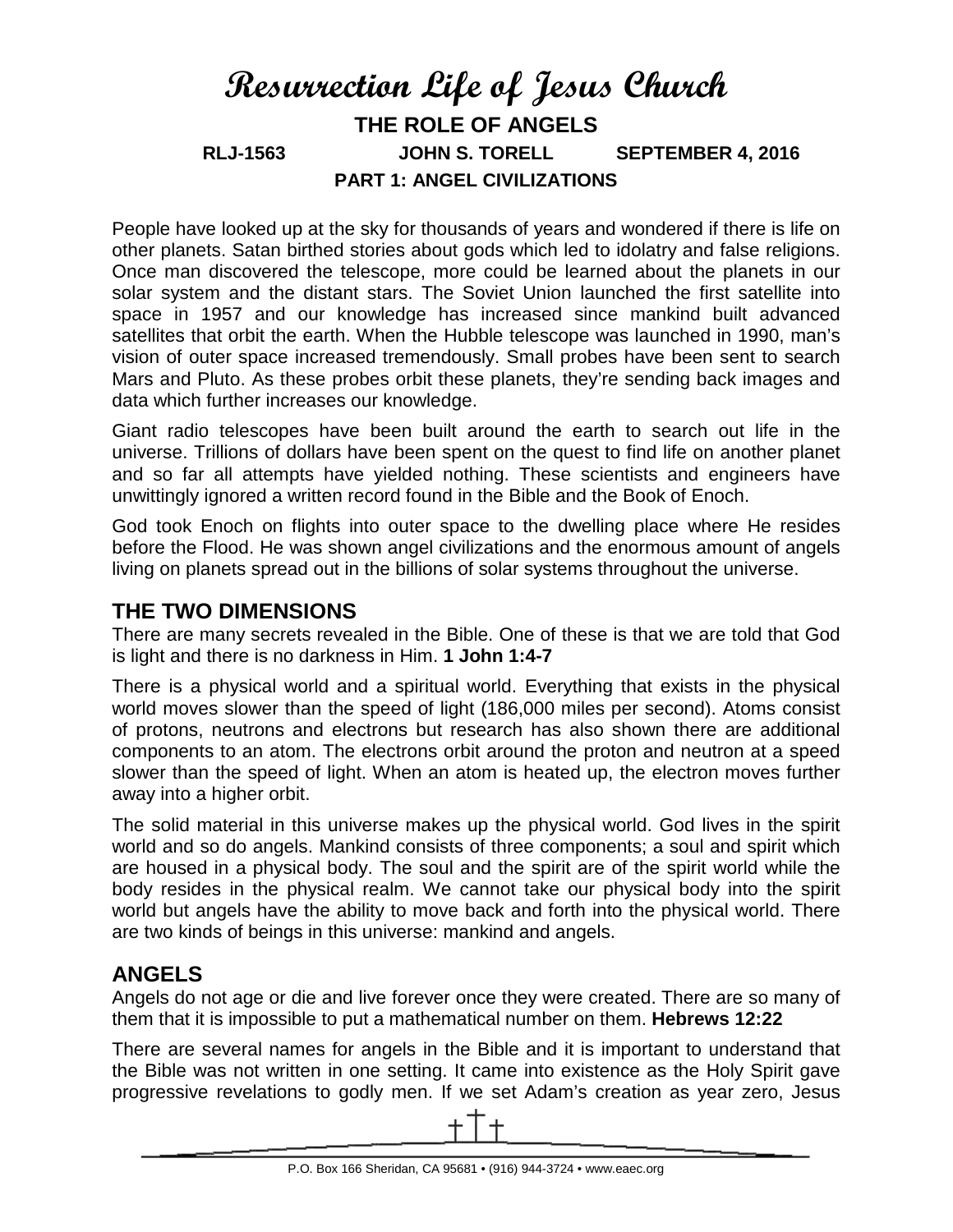was born in Bethlehem around 4116. The Book of Revelation was recorded around 90 A.D., meaning the Bible was recorded over a period of some 4,200 years.

Angels are called "sons of God." **Genesis 6:2; Job 38:7**

Angels are called "mighty" (Hebrew abbir). **Psalm 78:25**

Throughout the Bible they are referred to as "messengers" in Hebrew (Malak) and Greek (aggelos).

Daniel refers to certain angels as "watchers" who are in charge of political leaders. **Daniel 4:13-17**

The throne room of God is filled with angels. **Revelation 7:11-12**

Ezekiel met angels whom he called "cherubs and cherubims." **Ezekiel 10:7-15**

## **ANGEL CIVILIZATIONS**

The most complete description of angel civilizations is found in the historical account of Lucifer. **Isaiah 14:12-20; Ezekiel 28:1-19; Matthew 25: 41; Revelation 12:3-4, 7-13**

From these passages we know the creation account in Genesis is not one but two narratives. **Genesis 1:1** is a general description of the universe and the rest of the chapter tells of the re-creation of a destroyed earth and the solar system in which we live.

God told Job that He had created all the angels before the creation of the universe. **Job 38:1-7**

Angels were created to populate the universe and to develop civilizations on the trillions of planets that exist. There was interplanetary travel and commerce. It was on Earth that God created physical beings which predated Adam and Eve. This advanced pre-Adamic civilization was ruled by Lucifer as the planet was his domain. He ruled over the different nations.

The Bible doesn't reveal if God created non-angelic life on other planets. The angels were given knowledge from God and they built spaceships which they used to travel the universe. We don't know how long this period lasted but it came to an end with a terrible war that raged throughout the universe.

Lucifer had the title of the "anointed cherub" and he was allowed to travel to the city of God in the third heaven and enter the throne room where he led the angels in worship of God. This continued until Lucifer became discontent and decided to put his throne above the throne of God. He left the city of God and traveled to every angel civilization in the universe, asking each group of angels to join his rebellion against God. One third of the angels decided to ally with Lucifer and began making preparations for war.

Lucifer turned on his own people that lived on the earth. Instead of ruling them with love and kindness, he began to kill, imprison and torture the people on the earth. Once Lucifer and the rebel angels completed the arms buildup, he attacked the angel civilizations that remained loyal to God

All life in the universe comes from God. He upholds all things by the word of his power (**Hebrews 1:1-3**) and He could have severed the life force to the rebellious angels, but